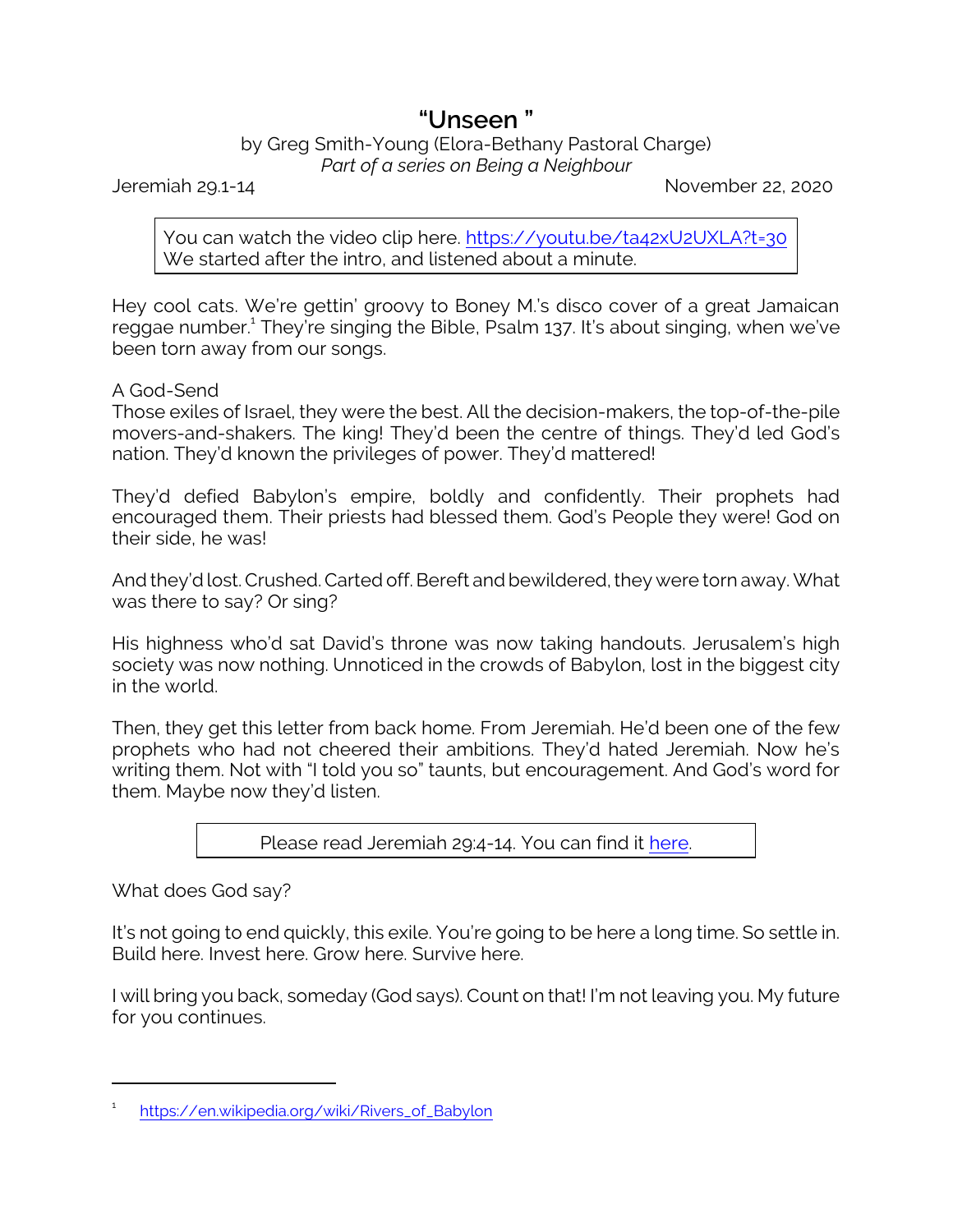But for now, my future for you is here. So . . . bless. Be a blessing. Work for the shalom, the peace, the well-being of this city that doesn't feel like home. Because it is to here that I have sent you (God says).

How Will We Sing? The songs we know, they don't sound right here.

Friends, I'm tempted to ask the same question in our days. Actually, I have been.

You've heard the word, that we're not going to be getting together for worship, not inperson, not this Advent, not this Christmas. I'd hoped otherwise. We'd been working on otherwise. But it's just not wise.

Even if we could have, though, there would have been no singing. Advent without song? Christmas without carols? And many could not have participated. Could I sing "O Come, All Ye Faithful," knowing they could not?

So I'm a bit glad, because all that would have made me sad.

We'll be online, something like this. It's not ideal. It's not what any of us want. We'll make it work, though. We'll find ways to make it good. More important, we know God loves it when God's people are celebrating, delighting in the Lord. So God will give us what we need.

And yes, we'll sing. We'll all be muted; Zoom doesn't work well for congregational song. Still, even when it's only your voice you're hearing, you'll know we're all singing together. That will be good.

But it wasn't just literal "singing" those exiled Jews in Babylon were struggling with. *If this is going to go on longer than we expected, even if there is hope for us sometime, what do we do in the meantime? How do we be faithful? How do we remain true to who God has made us to be?*

Sounds familiar. These are our questions too. How do we keep attuned to the rhythms and melodies of Jesus' grace? How do we live the good news and share it, behind a mask?

Hidden Honey Maybe bees can help us again.

A few times this fall I've talked about what honeybees can teach us when it comes to loving our neighbours.

For instance, honeybees are a keystone species. They are small, but as pollinators they are vital for their whole ecosystem to thrive. So as Jesus' people in our neighbourhoods, can we be keystones? We can contribute to the health and vitality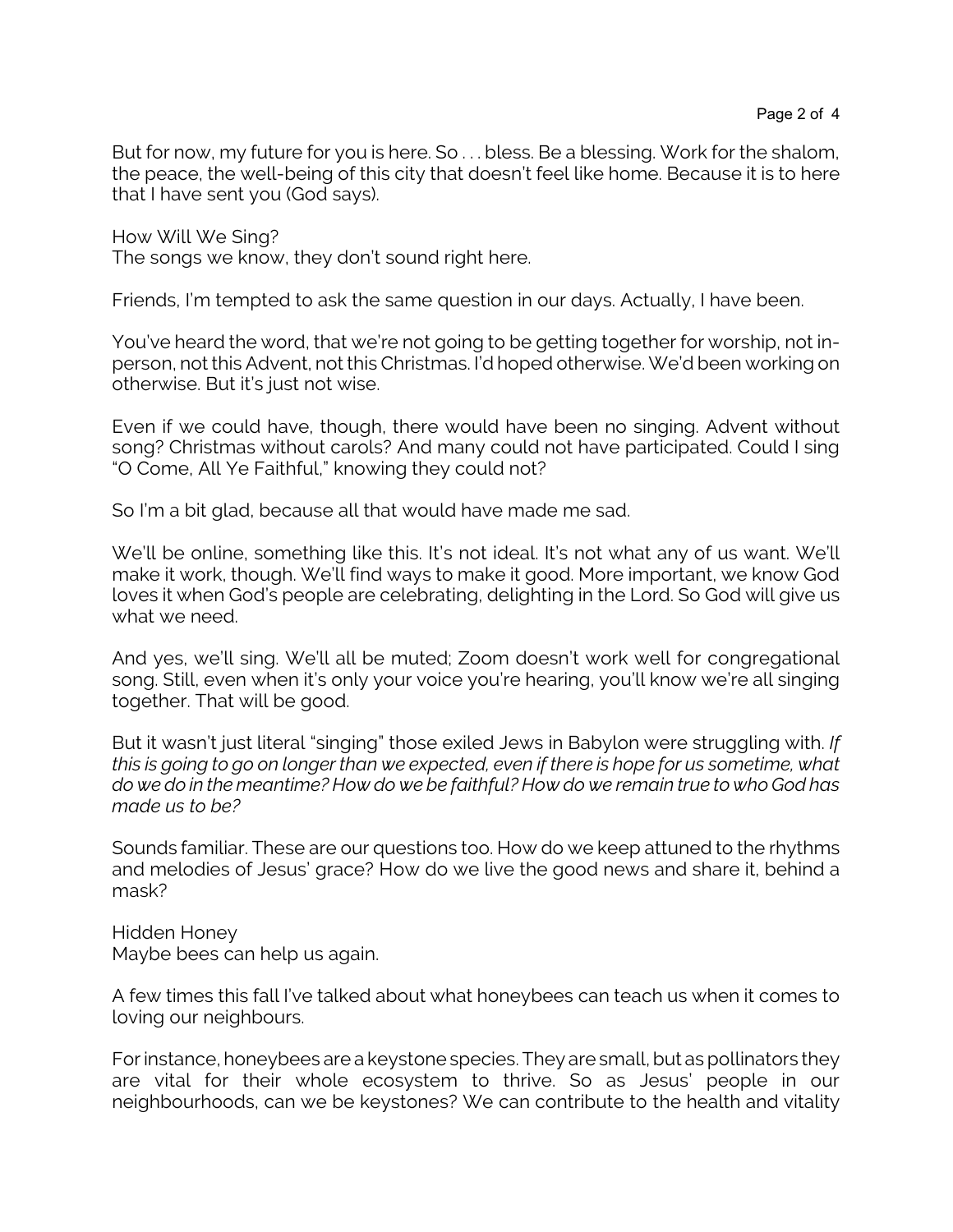of our communities, so they thrive.

Another lesson. In the Middle Ages, folks paid careful attention to God's creatures, like the bee, to learn what God might be saying through them. I invited you to see your neighbourhood. Take a slow walk through it. Pay careful attention. Ask God to show you what God wants you to notice.

Here's another bee lesson.

Rosslyn Chapel lies a bit south of Edinburgh. It was built in the mid-1400s, and is considered among the finest architecture in Scotland.<sup>2</sup>

About 10 years ago, they were doing major restoration work. A high-up pinnacle needed to be taken apart and repaired. When they did, inside they found a hollowed space. It held the remains of beehives. On the outside, medieval stonemasons had carved a flower, only on this pinnacle, with a hole in the middle, to allow the bees to go in and out. This decision meant that for five centuries, colonies of bees have thrived there, in this space purposely created for them. They'd left when the recent work began. Now it's finished, and they've come back.<sup>3</sup>

Medieval people made beehives and harvested honey. They valued it as a medicine and, of course, to eat. But this beehive they built far out of human reach. It was only for the bees, for their benefit, for their flourishing.

The restoration project's architect said *"As the honey could not be harvested I believe that they provided the hives as an act of kindness. . . ."*<sup>4</sup>

Singing Unseen What a lesson for us in this?

Jump back to those Jerusalem exiles in Babylon. *"Promote the welfare of the city where I have sent you into exile."*

Suppose they do this. Who's going to notice? Sure, back home they were headline makers. Everyone cared what they did. The Christian Church used to be like that too, in our communities. People cared what we did. These days? It's probably better when we stay out the headlines!

Now, we're just part of the crowd. Those Jews in the great multi-cultural metropolis

<sup>2</sup> [https://en.wikipedia.org/wiki/Rosslyn\\_Chapel](https://en.wikipedia.org/wiki/Rosslyn_Chapel)

<sup>3</sup> [http://news.bbc.co.uk/2/hi/uk\\_news/scotland/8594724.stm](http://news.bbc.co.uk/2/hi/uk_news/scotland/8594724.stm) <https://www.rosslynchapel.com/news/bees-cause-a-buzz-at-chapel>

Malcolm Mitchell, quoted in Preston Pouteaux, The Bees of Rainbow Falls: Finding Faith, Imagination, and Delight in Your Neighbourhood (Skyforest, CA: Urban Loft Publishers, 2017) Kindle edition, loc 686.